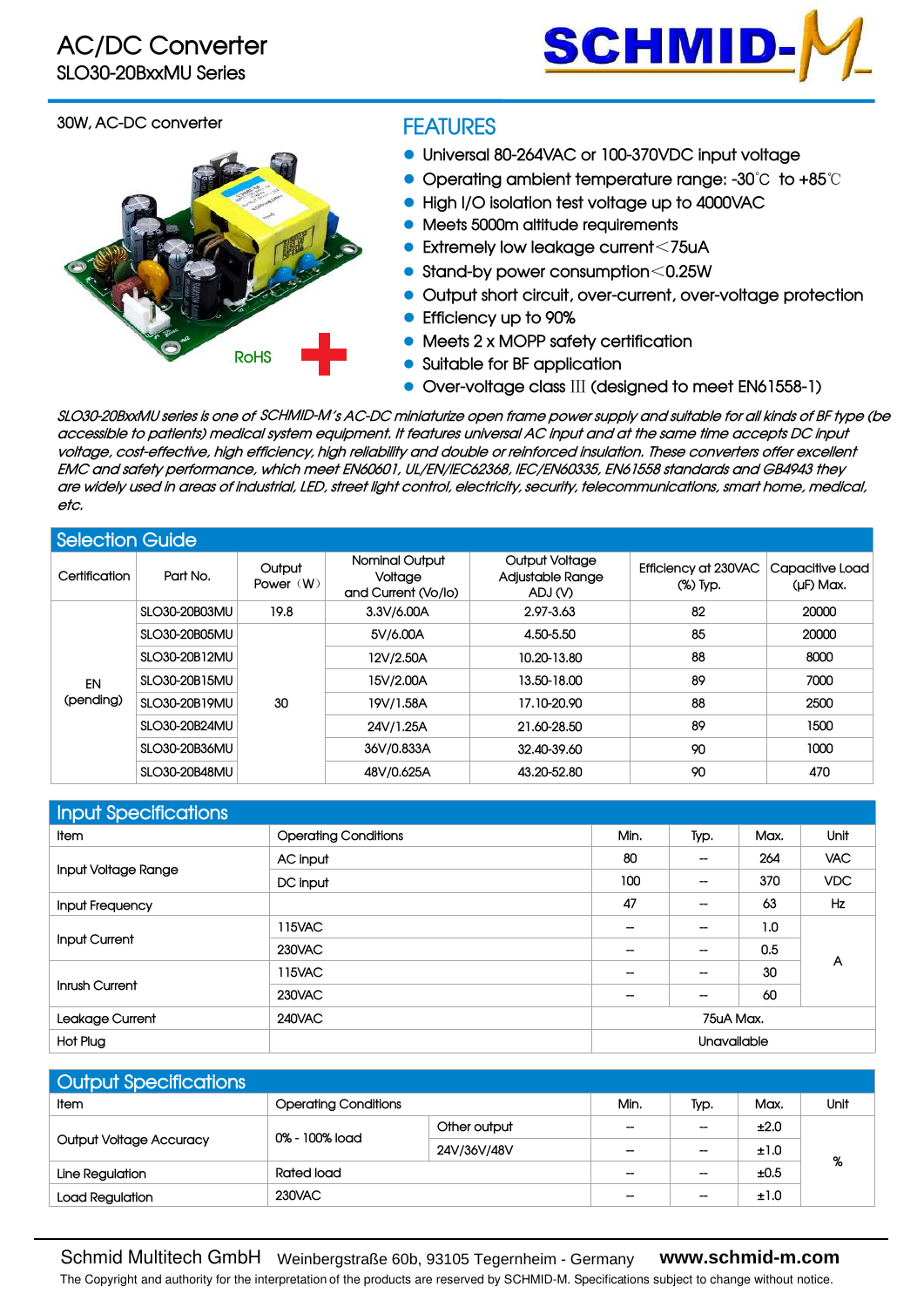## **AC/DC Converter SLO30-20BxxMU Series**

|                                   | 20MHz bandwidth        | 3.3V/5V output | $\overline{\phantom{a}}$ | $\overline{\phantom{a}}$         | 80                           | mV               |  |
|-----------------------------------|------------------------|----------------|--------------------------|----------------------------------|------------------------------|------------------|--|
| Ripple & Noise*                   | (peak-to-peak value)   | Other output   | $\hspace{0.05cm}$        | $\overline{\phantom{a}}$         | 100                          |                  |  |
|                                   | 3.3V/5V/12V/15V output |                | --                       | 0.10                             | 0.15                         |                  |  |
| <b>Stand-by Power Consumption</b> | 19V/24V/36V/48V output |                | --                       | 0.20                             | 0.25                         | W                |  |
| <b>Temperature Coefficient</b>    |                        |                | $\overline{\phantom{a}}$ | $\overline{\phantom{a}}$         | ±0.03                        | $%$ $^{\circ}$ C |  |
| <b>Short Circuit Protection</b>   |                        |                |                          | Hiccup, continuous, self-recover |                              |                  |  |
| Over-current Protection           |                        |                |                          |                                  | $\geq$ 115% lo, self-recover |                  |  |
|                                   | 3.3VDC output          |                | $≤5.25V$                 |                                  |                              |                  |  |
|                                   | 5VDC output            | $\leq 7V$      |                          |                                  |                              |                  |  |
|                                   | 12VDC output           | $\leq 16V$     | Output voltage hiccup    |                                  |                              |                  |  |
|                                   | 15VDC output           | $≤22V$         |                          |                                  |                              |                  |  |
| Over-voltage Protection           | 19VDC output           | ≤28V           |                          |                                  |                              |                  |  |
|                                   | 24VDC output           | $\leq 32.4V$   |                          |                                  |                              |                  |  |
|                                   | 36VDC output           | ≤42.4 $V$      |                          |                                  |                              |                  |  |
|                                   | 48VDC output           |                |                          |                                  |                              | $≤60V$           |  |
| Minimum Load                      |                        |                | 0                        |                                  | $\overline{\phantom{a}}$     | %                |  |
|                                   | 115VAC input           |                | $\overline{\phantom{a}}$ | 16                               | $\overline{\phantom{a}}$     |                  |  |
| Hold-up Time                      | 230VAC input           |                |                          | 30                               | --                           | ms               |  |
|                                   |                        |                |                          |                                  |                              |                  |  |

Note: \*The "Tip and barrel method" is used for ripple and noise test: Ripple & noise are measured at 20MHz of bandwidth by using a 12" twisted pair-wire terminated with a 0.1uf & 47uf parallel capacitor, please refer to Enclosed Switching Power Supply Application Notes for specific information.

|                                                                                                                                                                                                                           | <b>General Specifications</b> |                             |                                                           |                              |                          |                          |                    |  |
|---------------------------------------------------------------------------------------------------------------------------------------------------------------------------------------------------------------------------|-------------------------------|-----------------------------|-----------------------------------------------------------|------------------------------|--------------------------|--------------------------|--------------------|--|
| Item                                                                                                                                                                                                                      |                               | <b>Operating Conditions</b> |                                                           | Min.                         | Typ.                     | Max.                     | Unit               |  |
| Isolation                                                                                                                                                                                                                 | Input - output                |                             | Electric Strength Test for 1min.,<br>leakage current <5mA |                              | $\overline{\phantom{a}}$ | --                       | <b>VAC</b>         |  |
| Insulation<br>Resistance                                                                                                                                                                                                  | Input - output                | 500VDC                      |                                                           |                              | $\geq 100 \times 10^6$   | Ω                        |                    |  |
| <b>Operating Temperature</b>                                                                                                                                                                                              |                               |                             |                                                           | $-30$                        | --                       | $+85$                    | $^\circ\!{\rm C}$  |  |
| Storage Temperature                                                                                                                                                                                                       |                               |                             |                                                           | $-40$                        | $\overline{\phantom{a}}$ | $+85$                    |                    |  |
| <b>Storage Humidity</b>                                                                                                                                                                                                   |                               |                             |                                                           | --                           | $\overline{\phantom{a}}$ | 95                       | %RH                |  |
| Altitude*                                                                                                                                                                                                                 |                               |                             |                                                           | --                           | $\overline{\phantom{a}}$ | 5000                     | m                  |  |
|                                                                                                                                                                                                                           |                               | +50°C to +70°C              | Other output                                              | 2.50                         | $\hspace{0.05cm}$        | --                       |                    |  |
|                                                                                                                                                                                                                           |                               | +50°C to +70°C              | 24V/36V/48V                                               | 1.00                         | $\overline{\phantom{a}}$ | --                       | $\%$ / $\degree$ C |  |
| <b>Power Derating</b>                                                                                                                                                                                                     |                               | +70℃ to +85℃                | Other output                                              | 1.35                         | $\overline{\phantom{a}}$ | --                       |                    |  |
|                                                                                                                                                                                                                           |                               | +70℃ to +85℃                | 24V/36V/48V                                               | 3.33                         | $\hspace{0.05cm}$        | --                       |                    |  |
|                                                                                                                                                                                                                           |                               | 80VAC - 100VAC              |                                                           | 1.00                         | $\overline{\phantom{m}}$ | $\overline{\phantom{m}}$ | %/VAC              |  |
|                                                                                                                                                                                                                           |                               | Clearance                   |                                                           | 7.4                          | --                       | --                       |                    |  |
| <b>Safety Distance</b>                                                                                                                                                                                                    |                               | Creepage                    |                                                           | 8.0                          | $\overline{\phantom{a}}$ | $\overline{\phantom{a}}$ | mm                 |  |
| Design refer to IEC/EN60601-1,<br>ES60601-1 (3.1 version),<br>CAN/CSA-C22.2 No.60601-1:14-Edition 3,<br>EN60601-1-2 Edition 4,<br><b>Safety Standard</b><br>UL/EN/IEC62368-1,<br>EN/IEC60335-1,<br>EN61558-1,<br>GB4943.1 |                               |                             |                                                           |                              |                          |                          |                    |  |
| <b>Safety Class</b>                                                                                                                                                                                                       |                               |                             |                                                           | CLASS <sub>II</sub>          |                          |                          |                    |  |
| <b>MTBF</b>                                                                                                                                                                                                               |                               |                             |                                                           | MIL-HDBK-217F@25°C>300,000 h |                          |                          |                    |  |

 $\blacksquare$  Note: \*For operation of altitude between 2000-5000m, please consult factory or one of our FAE.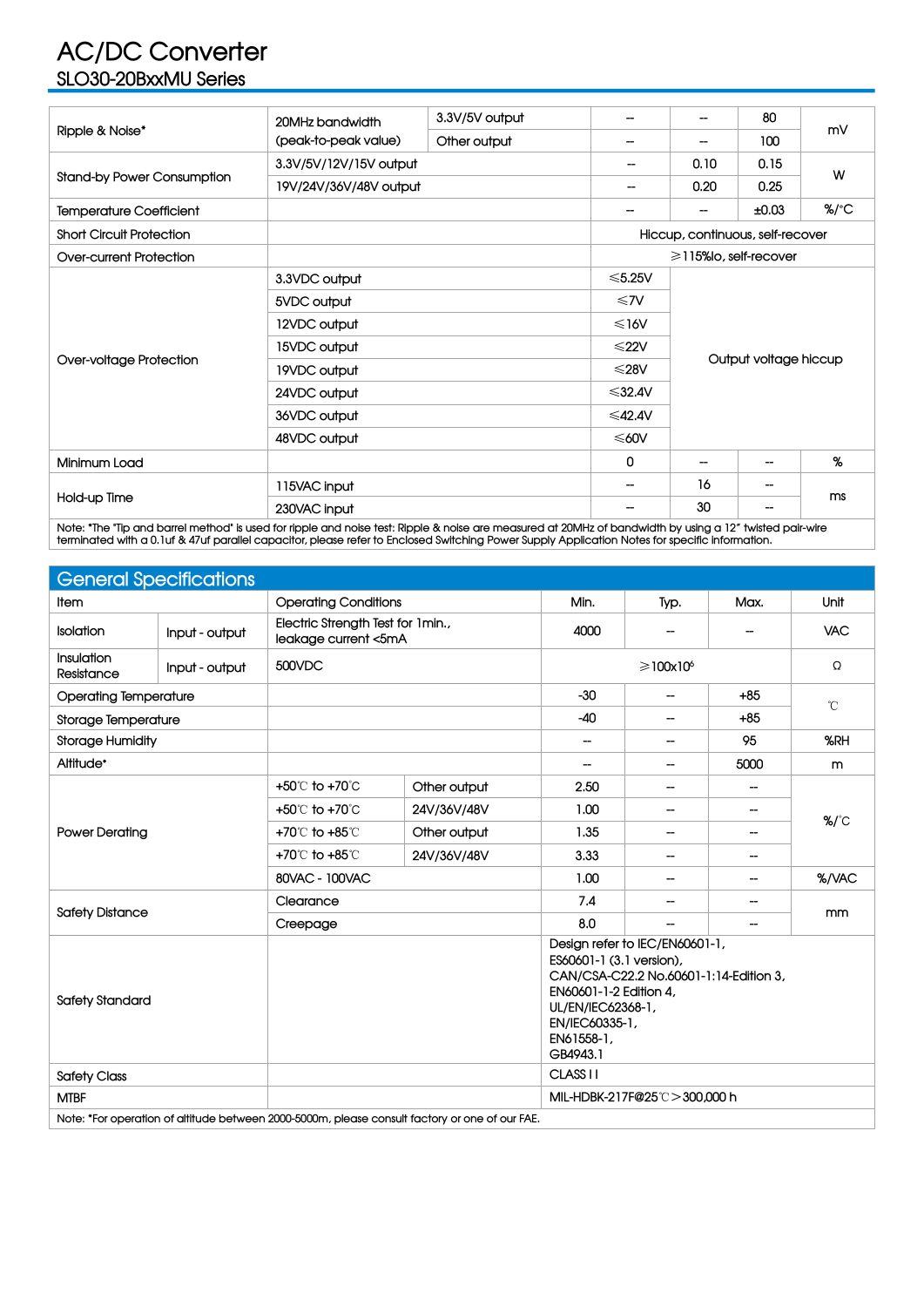# **AC/DC Converter**

# **SLO30-20BxxMU Series**

| <b>Mechanical Specifications</b> |                                                                                                       |  |  |  |  |  |
|----------------------------------|-------------------------------------------------------------------------------------------------------|--|--|--|--|--|
| <b>Dimension</b>                 | 76.20 x 50.80 x 24.00 mm (Substrate + Plug-in height, see the external dimension drawing for details) |  |  |  |  |  |
| Weight                           | 80g (Typ.)                                                                                            |  |  |  |  |  |
| Cooling method                   | Free air convection                                                                                   |  |  |  |  |  |

#### **Electromagnetic Compatibility (EMC)**

|                  | <b>EIVOITUITUGITUITU VUITIPUITUITT</b> (EIVIU)             |                                                                                               |                  |
|------------------|------------------------------------------------------------|-----------------------------------------------------------------------------------------------|------------------|
|                  | <b>CE</b>                                                  | CISPR32/EN55032/EN55011 CLASS B                                                               |                  |
| <b>Emissions</b> | <b>RE</b>                                                  | CISPR32/EN55032/EN55011 CLASS B                                                               |                  |
|                  | Harmonic current                                           | IEC/EN61000-3-2 CLASS A                                                                       |                  |
|                  | <b>ESD</b>                                                 | IEC/EN61000-4-2 Contact ±8KV/Air±15KV                                                         | Perf. Criteria A |
|                  | <b>RS</b>                                                  | IEC/EN61000-4-3<br>10V/m                                                                      | Perf. Criteria A |
|                  | EFT                                                        | IEC/EN61000-4-4<br>±2KV                                                                       | Perf. Criteria A |
| Immunity         | Surge                                                      | IEC/EN61000-4-5<br>line to line $\pm 2$ KV                                                    | Perf. Criteria A |
|                  | CS                                                         | IEC/EN61000-4-6<br>$10V$ r.m.s                                                                | Perf. Criteria A |
|                  | Voltage dips, short interruption<br>and voltage variations | 100% dip 1 periods, 30% dip 25 periods, 100%<br>IEC/EN61000-4-11<br>interruptions 250 periods | Perf. Criteria B |

### **Product Characteristic Curve**





Note: 1 With an AC input between 80-100VAC and a DC input between 100-120VDC, the output power must be derated as per temperature derating curves; This product is suitable for applications using natural air cooling; for applications in closed environment please consult factory or one of our FAE.